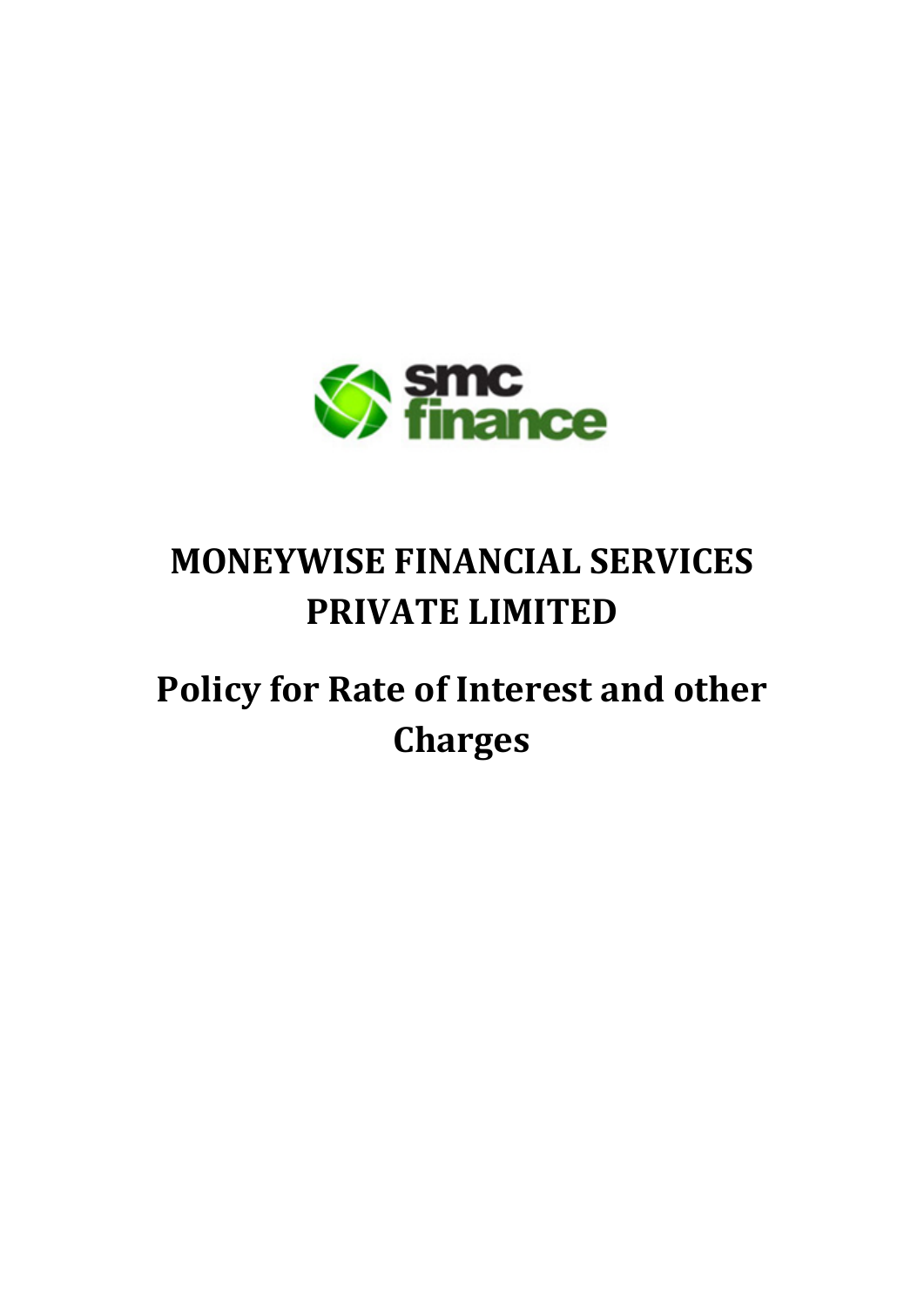## **1. BACKGROUNG, SCOPE AND OBJECTIVE**

## **1.1 Background and Scope**

As per the Guidelines on Fair Practices Code prescribed by the Reserve Bank of India ("RBI"), the Board of an NBFC is required to adopt an interest rate model taking into account relevant factors such as cost of funds, margin and risk premium and determine the rate of interest to be charged for loans and advances. The Boards of an NBFC are required to lay out appropriate internal principles and procedures in determining interest rates and processing and other charges.

Accordingly, this **Policy for Rate of Interest and other Charges** ("**the Policy**") is being proposed for adoption by **Moneywise Financial Services Private Limited** ("**the Company"**)for its lending businesses with the approval of its Board of Directors.

## **1.2 Objective of the Policy**

The Policy has been proposed is in accordance with the Fair Practices Code prescribed by the RBI. The objective of the Company is to decide broad parameters for and to maintain transparency in deciding Rate of Interest and other charges which may be levied by the Company on its loan products.

### **1.3 Approval and Review of the Policy**

The Policy will be initially approved by the Board of Directors.

Thereafter, any review and amendments thereto may be approved by the Asset Liability Management Committee ("**ALCO**") constituted by the Board. However, once in a year, the Policy with amendments carried-out during the year should be presented before the Board for their ratification.

The Policy shall be reviewed as and when required by the applicable rules and regulations.

## **2. POLICY STANDARDS**

#### **2.1 Policy on Rate of Interest**

- 2.1.1 **Benchmark Rate of Interest of the Company** will primarily be based on the following factors:
	- i) Marginal/ Incremental Cost of Borrowing.
	- ii) Expected Return on Net worth/ Paid-up Equity Capital.
	- iii) Operating Cost.
	- iv) Minimum Standard Asset Provisioning.
- 2.1.2 **Additional margins on the Benchmark Rate of Interest** may be applied for a particular loan facility considering the following factors:
	- i) Credit Risk Premium
	- ii) Tenor Premium
	- iii) Business Strategy
	- iv) Additional Cost of Capital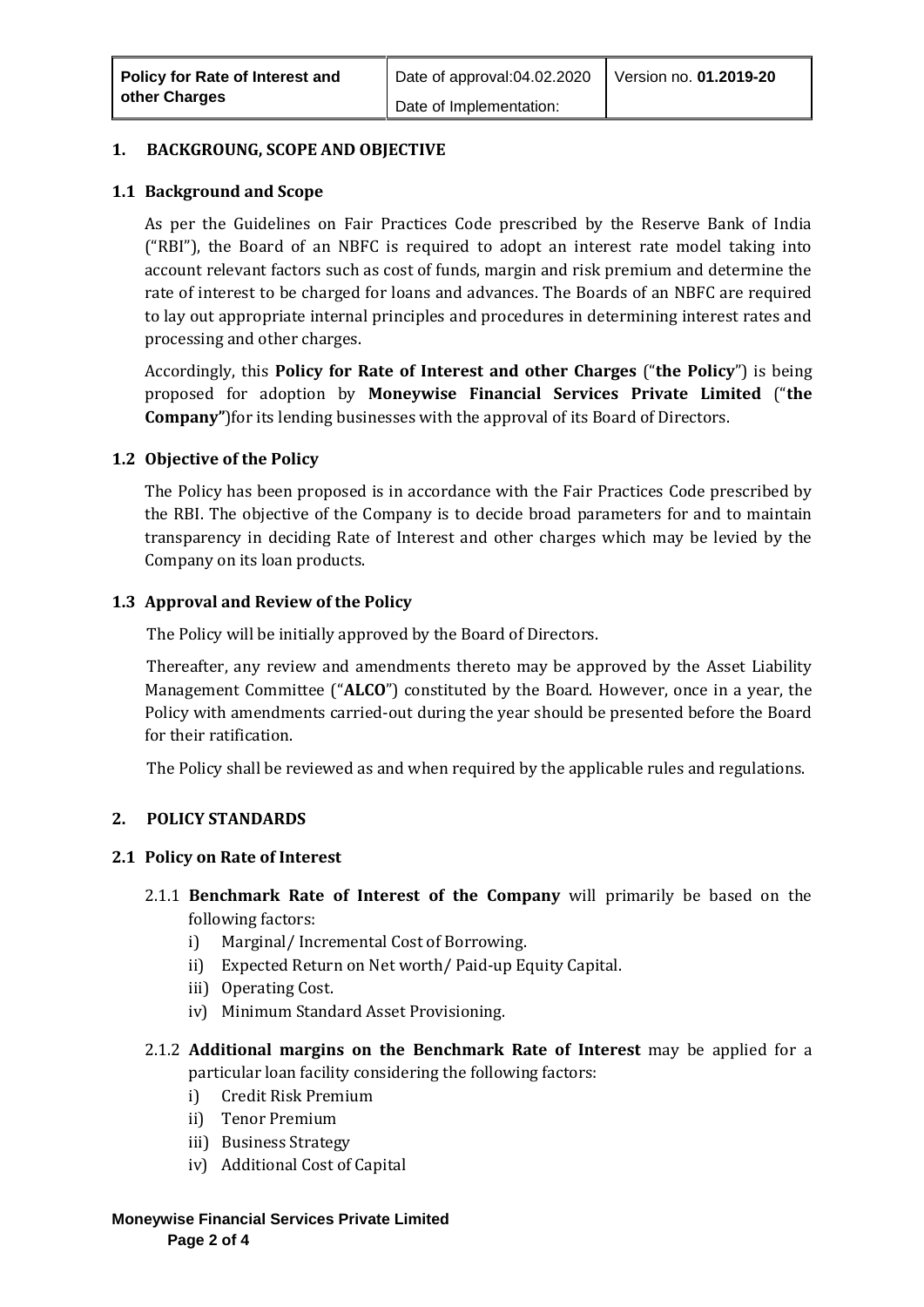- v) Additional Credit/ Operational Cost
- 2.1.3 **Annualized Rate:** The Company will communicate annualised Rate of Interest to all its borrowers so that its borrowers are aware of exact rates that will be charged to respective loan facility.
- 2.1.4 **Ceiling on Rate of Interest: The** Company will ensure that applicable rate of interest to any borrower should not exceed 36 **%** per annum.
- 2.1.5 **Penal Interest:** The Company will mention penal interest charged for late repayment in bold in the loan agreement.

## **2.2 Pre-payment charges**

The Company will levy pre-payment penalty for early closure of any of the loans in accordance with the extant regulatory requirements. Current applicable charges will be published on the Company's website from time to time.

### **2.3 Processing/ Documentation and other Charges**

These charges may vary based on the type of loan, the exposure limit, expenses incurred towards sourcing and processing of specific loan proposals and will generally represent the cost incurred in rendering services to the customers.

### **2.4 Disclosure and Transparency**

The Annualized Rate of Interest and Fee/ Charges will be stated in the Sanction Letter and the Loan Agreement.

The Company will provide information on latest Rate of Interest, Fee/ Charges through any one or more of the following channels:

- i) Putting up notices at branch.
- ii) Through Customer Service representatives.
- iii) Through E-mail/ SMS/ Electronic Message.
- iv) On the Company's Website.

The Benchmark Rate of Interest of the Company, Range of Rates of Interest and the approach for gradation of risks will also be published on the Company's website.

#### **2.5 Authority**

- 2.5.1 **Benchmark Rate of Interest of the Company-**The ALCO constituted by the Board will have authority to decide Benchmark Rate of Interest of the Company and revise the same in accordance with parameters defined in the Policy.
- 2.5.2 **Range of Rate of Interest for various loan products-**The MD and CEO will have authority to approve Range of Rate of Interest for various loan productsof the Company, from time to time, as per parameters defined in the Policy.
- 2.5.3 **Fee and Charges-** The MD and CEO will have authority to approve Fee and Charges applicable on various loan products.